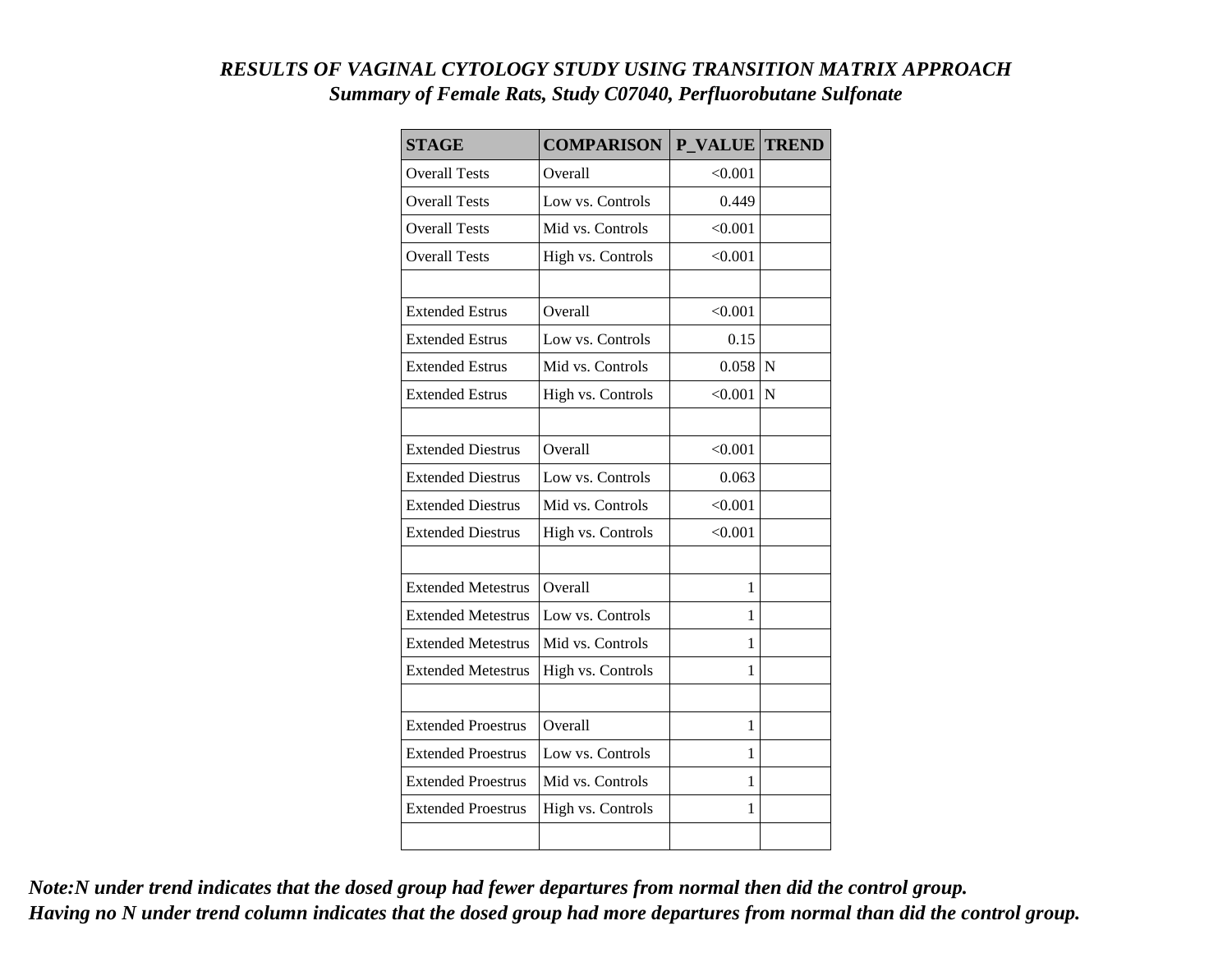## *RESULTS OF VAGINAL CYTOLOGY STUDY USING TRANSITION MATRIX APPROACH Summary of Female Rats, Study C07040, Perfluorobutane Sulfonate*

| <b>STAGE</b>            | <b>COMPARISON</b> | P VALUE TREND |     |
|-------------------------|-------------------|---------------|-----|
| Skipped Estrus          | Overall           | 0.999         |     |
| Skipped Estrus          | Low vs. Controls  | 1             |     |
| Skipped Estrus          | Mid vs. Controls  | 0.931         |     |
| <b>Skipped Estrus</b>   | High vs. Controls | 0.92          |     |
|                         |                   |               |     |
| <b>Skipped Diestrus</b> | Overall           | 0.464         |     |
| <b>Skipped Diestrus</b> | Low vs. Controls  | 0.321         | N   |
| <b>Skipped Diestrus</b> | Mid vs. Controls  | 0.343         | l N |
| <b>Skipped Diestrus</b> | High vs. Controls | 0.411         | N   |

*Note:N under trend indicates that the dosed group had fewer departures from normal then did the control group. Having no N under trend column indicates that the dosed group had more departures from normal than did the control group.*